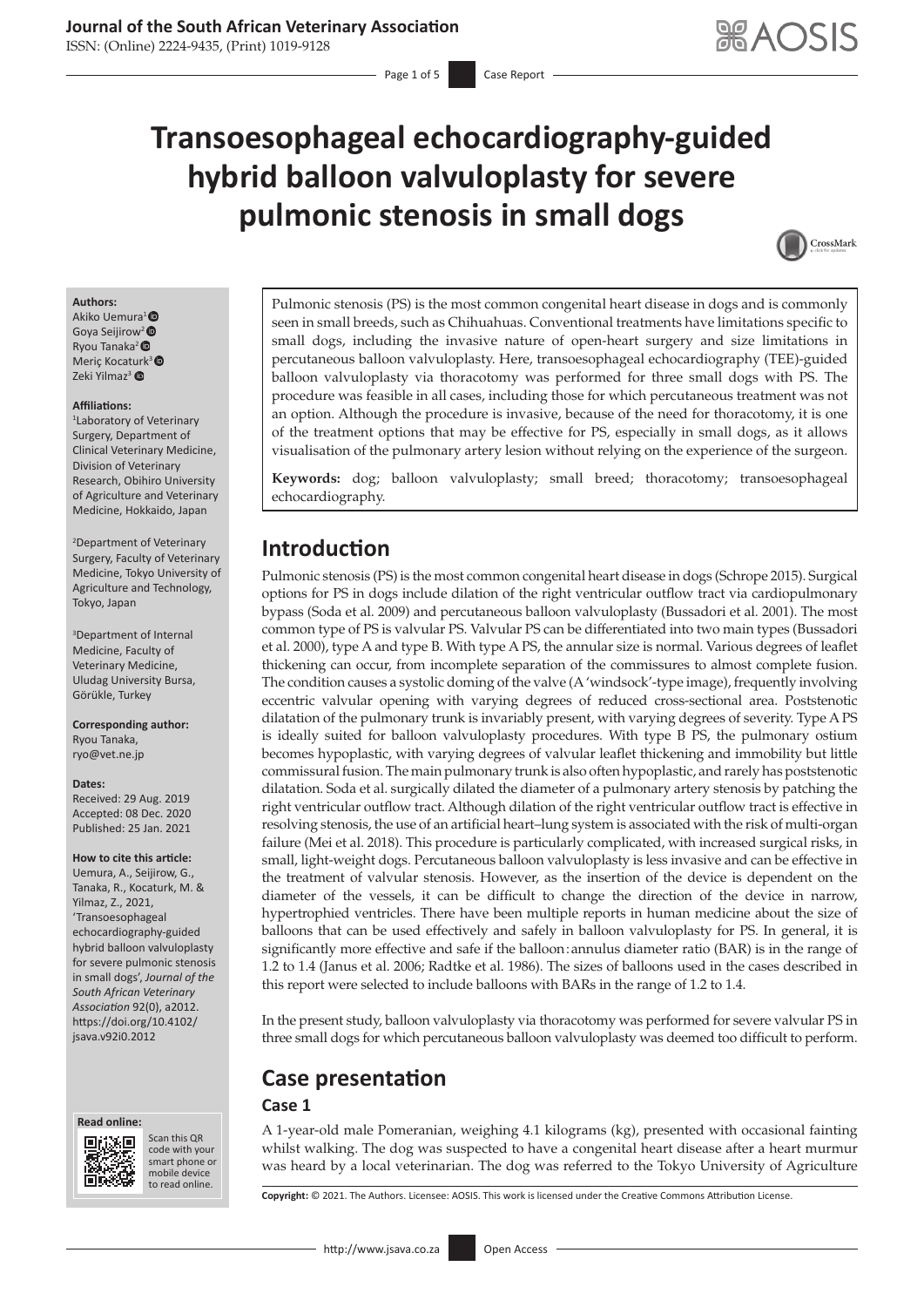and Technology (TUAT) Animal Medical Center for further investigation and treatment. Thoracic auscultation revealed a grade 5/6 left basilar systolic murmur. Heart rate (HR) and blood pressure (BP) measured on day 1 of admission were 120 beats per minute (bpm) and 160/121 (135) (systolic/diastolic [mean]) mmHg (using an oscillometric method), respectively. A transthoracic echocardiogram (TTE) showed severe valvular PS (pulmonic velocity [PV] 7.0 metres per second (m/s), peak systolic gradient [PSG] 197.6 millimetre of mercury [mmHg]) (Figure 1a), with persistent left-sided cranial vena cava. The classification of PS was type B. The annulus of the pulmonary artery was 8.6 mm. See Table 1 for additional echocardiographic information for all three dogs.

Percutaneous valvuloplasty was initially attempted via the right jugular vein on day 6. However, dilation was not performed because the balloon (size:  $10$  mm diameter  $\times$   $30$  mm length) (Balloon dilation catheters, Infiniti Medical LLC, United States) could not be turned along the stiff guide wire at the right ventricular apex (Figure 1b). The dog was discharged the following day.

The dog was returned to the hospital on day 27 and admitted again. Transoesophageal echocardiography (TEE)-guided hybrid balloon valvuloplasty was performed via thoracotomy on the same day (Figure 2a). The fourth intercostal space on the dog's left side was opened. A pursestring suture was placed on the right side of the cardiac apex. Instead of making an incision in the heart, the heart was punctured with an external and an internal mantle to create a puncture hole using the Seldinger technique, which allows the needle tip to be judged to be in the lumen of the heart by blood flowing backward from the mantle. A 5 Fr sheath (length: 3.centimetres [cm]) (Ultra high-flow sheath, Medikit Co. Ltd.) was inserted into the punctured hole, from the right apex of the heart into the pulmonary artery (Figure 2b) and monitored using TEE (UST-5293S-5; Hitachi-Aloka Medical, Ltd., Japan) to check its location. A 0.035 guide wire was inserted, delineated and positioned as it was passed through the stenotic lesion in the pulmonary artery. Then, the balloon (10 mm diameter  $\times$ 30 mm length [TYSHAKU II]) was positioned under TEE guidance. The balloon continued to be moved under TEE guidance, following the guidewire through the stenosis. The balloon was inflated five times whilst maintaining visualisation of the stenosis via TEE (Figure 2c, d). The BAR was 1.2. After ensuring that the dog did not develop arrhythmia, the chest wall was closed using the conventional technique. The operation time, from incision to chest closure, was 54 min. The dog recovered from anaesthesia without any problems. The dog was discharged on day 30. Transthoracic echocardiogram performed on day 78 showed a reduction in PS, with a PV decrease to 6.2 m/s (PSG 153.8 mmHg). On day 188, the dog exhibited no clinical symptoms, such as fainting. At 973 days after the second surgery, his general condition, including his vigour and appetite, was good.

#### **Case 2**

A 4-month-old female Chihuahua, weighing 1.7 kg, presented with occasional exercise intolerance. The dog was suspected to have a congenital heart disease after a heart murmur was heard by a local veterinarian, who suggested the dog be referred to the TUAT Animal Medical Centre for further investigation. Thoracic auscultation revealed a grade 5/6 left basilar systolic murmur. On day 1 of admission, HR and BP were 233 bpm and 155/109 (129) mmHg, respectively. Chest radiographs showed right ventricular enlargement and post-stenotic dilatation findings in the pulmonary artery. Transthoracic



**FIGURE 1:** Case 1; (a) Right parasternal short-axis view at the level of the aorta and pulmonary artery: A transthoracic echocardiogram showed pulmonary stenosis (pulmonic velocity 7.0 metres per second, peak systolic gradient 197.6 mmHg) on day 1, pulmonary artery (\*); (b) Surgical fluoroscopy image on day 6 (first surgery). The guidewire was advanced to the right ventricular apex and retroflexed to reach the site of stenosis in the main pulmonary artery. However, the balloon could not follow the guide wire (\*\*) because it was unable to turn at the sharp curve at the right apex (†).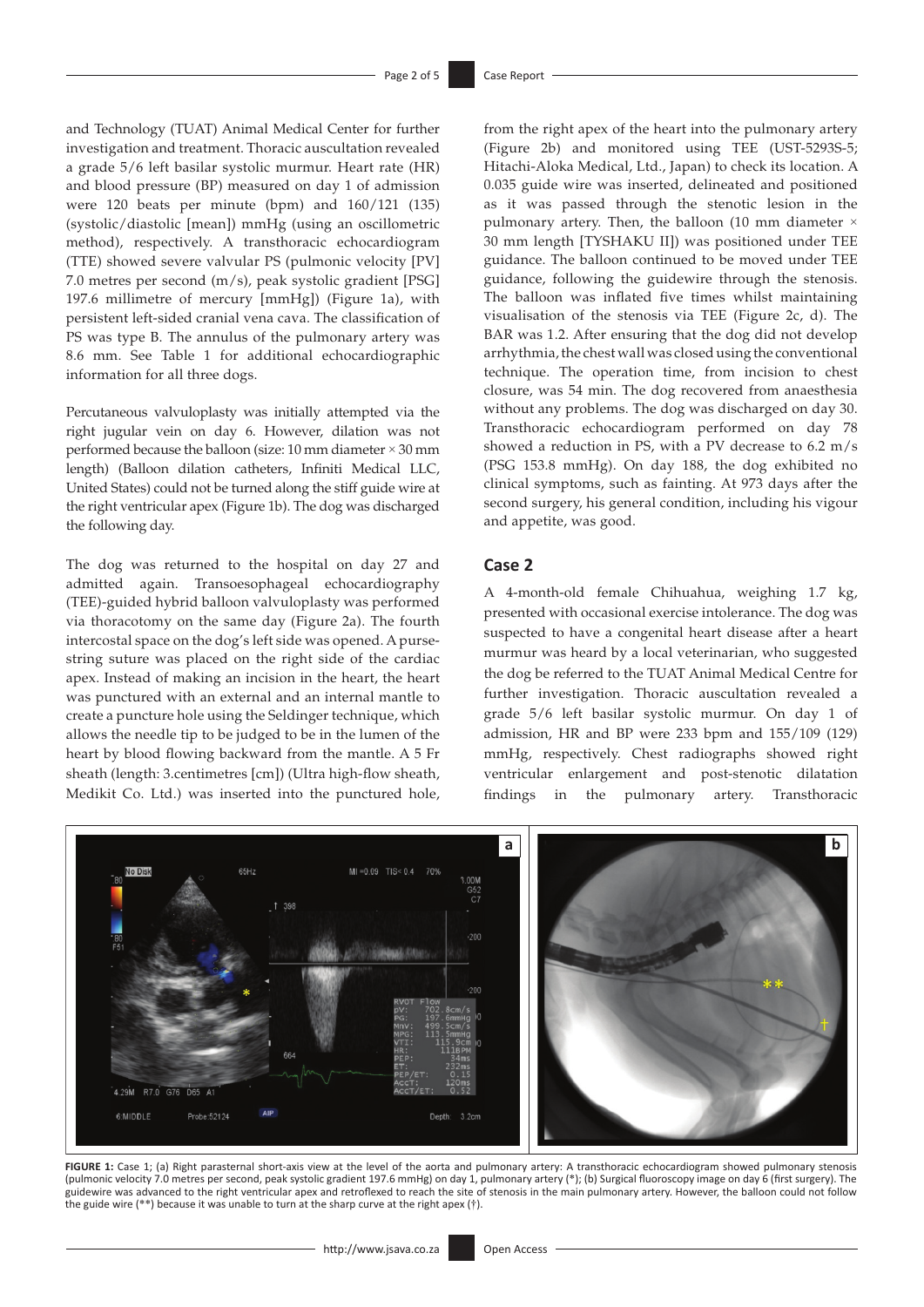

**FIGURE 2:** A transoesophageal echocardiography image showing the surgical procedure (an enlarged view is shown at the lower left). Case 1, TEE-guided hybrid balloon valvuloplasty was performed via thoracotomy on day 27; (a) Before hybrid balloon valvuloplasty, colour flow Doppler (\*: the stenotic portion of the pulmonary stenosis); (b) A 5-Fr sheath was inserted in the pulmonary stenosis site (\*\*), B-mode; (c) The balloon was inflated at the pulmonary stenosis site (dotted line: outline of the inflating balloon catheter), B-mode; (d) Following hybrid balloon valvuloplasty, the stenotic portion of the pulmonary stenosis was dilated (†). (Left, B-mode; Right, colour flow Doppler).

#### **TABLE 1:** Echocardiographic findings for the three dogs.

| Patient | PS type        | Pre/post OP | <b>PS velocity</b> | <b>PSG</b>  | Classification <sup>†</sup> | <b>TVR</b> | <b>RVH</b> <sup>+</sup> | Other heart disease  |
|---------|----------------|-------------|--------------------|-------------|-----------------------------|------------|-------------------------|----------------------|
| Case 1  | B              | Pre         | $7.0 \text{ m/s}$  | 197.6 mmHg  | Severe                      | Absent     | Moderate                | Absent               |
|         |                | Post        | $6.2 \text{ m/s}$  | 153.8 mmHg  | Severe                      | Absent     | Moderate                | Absent               |
| Case 2  | B              | Pre         | $7.1 \text{ m/s}$  | 202.0 mmHg  | Severe                      | Absent     | Moderate                | Absent               |
|         |                | Post        | $6.0 \text{ m/s}$  | 144.0 mmHg  | Severe                      | Absent     | Moderate                | Absent               |
| Case 3  | $\overline{A}$ | Pre         | $6.0 \text{ m/s}$  | 144.0 mmHg  | Severe                      | Absent     | Mild                    | ASD-like condition § |
|         |                | Post        | $2.7 \text{ m/s}$  | $28.5$ mmHg | Mild                        | Absent     | Mild                    | Absent               |

PS, pulmonary stenosis; PSG, peak systolic gradient; TVR, tricuspid valve regurgitation; ASD, atrial septal defect; OP, operation; RVH, right ventricular hypertrophy.

†,Mild stenosis: peak gradient from 20 mmHg to 49 mmHg (2.25 m/s – 3.5 m/s); moderate stenosis: peak gradient from 50 mmHg to 80 mmHg (3.5 m/s – 4.5 m/s); severe stenosis: peak gradient more than 80 mmHg (more than 4.5 m/s) (Bussadori et al. 2000).

‡, The degree of RVH was recorded as mild, moderate or severe. Mild hypertrophy was defined as subjectively increased right ventricular wall thickness with absence of paradoxical motion of the interventricular septum on the right parasternal short-axis view. Moderate hypertrophy was defined as mild paradoxical motion of the interventricular septum. Severe RVH was defined as marked paradoxical motion of the septum on this view (Johnson et al. 2004).

§, ASD-like condition: this case was associated with an ASD-like condition as a result of the increased load on the right heart caused by PS, resulting in an open foramen ovale state.

echocardiogram showed severe valvular PS (PV 7.1 m/s, PSG 202.0 mmHg). The classification of PS was type B. The annulus of the pulmonary artery was 8.3 mm. Transoesophageal echocardiography-guided hybrid balloon valvuloplasty was performed as with Case 1, on day 10. A balloon (10 mm diameter  $\times$  30 mm length [TYSHAKU II]) was inserted and inflated three times. The BAR was 1.2. No sheath was used. She recovered from anaesthesia

uneventfully. The operation time was 88 min. She was discharged the day following surgery. On day 148, TTE showed a reduction in PS, with a PV decrease to 6.0 m/s (PSG 144.0 mmHg). On day 750, there was no change in PV (6.0 m/s) (PSG 144.0 mmHg), and she exhibited no clinical symptoms. At 894 days post-operatively, Case 2 exhibited no clinical symptoms and a good general condition, such as her vigour and appetite.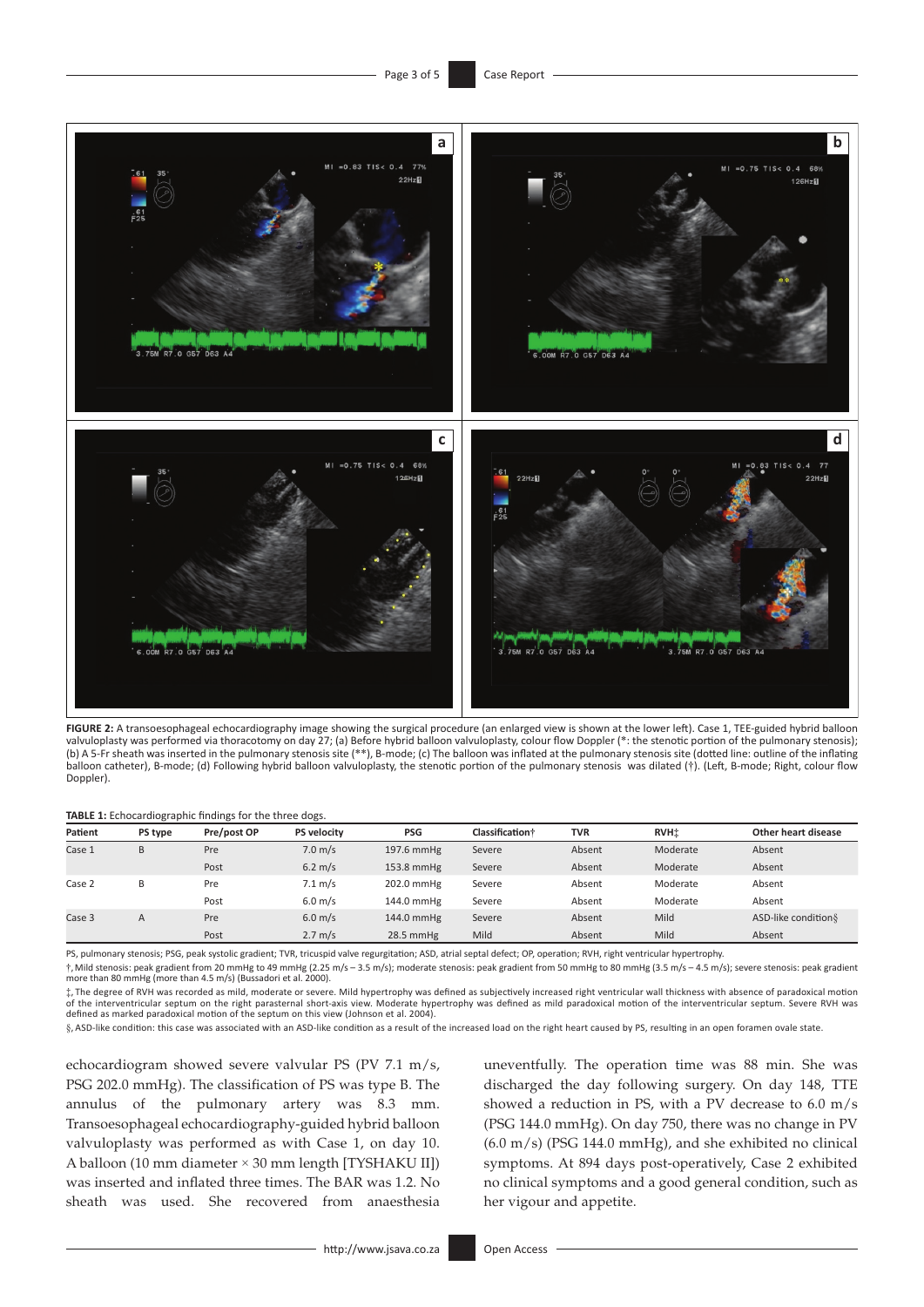## **Case 3**

An 8-month-old male Bichon Frise, weighing 2.2 kg, presented with dyspnea and cyanosis. The local veterinarian suspected a severe congenital heart disease and had prescribed 2.0 milligrams (mg)/kg/day of furosemide and 0.25 mg/kg b.i.d. of pimobendane. However, the dog presented with dyspnea and cyanosis on room air and needed to be kept in a room maintained at  $40\%$   $\mathrm{O}_2$ . He was referred to the TUAT Animal Medical Center for further investigation and treatment. Thoracic auscultation revealed a grade 4/6 left basilar systolic murmur.

On day 1,TTE showed severe valvular PS (PV 6.0 m/s, PSG 144.0 mmHg). The classification of PS was type A. The annulus of the pulmonary artery was 6.9 mm. The cardiac condition was complicated by a right cardiac overload caused by PS, which resulted in an open foramen ovale and consequently an atrial septal defect (ASD)-like condition. Transoesophageal echocardiography-guided hybrid balloon valvuloplasty was performed as in Case 1 and 2, on day 15. A 5-Fr sheath was inserted. A balloon (8 mm diameter  $\times$  20 mm length) was inserted and inflated four times. The BAR with this first balloon was 1.2. Then, the balloon was replaced with different sized balloons. The second balloon (10 mm diameter  $\times$  30 mm length) was inflated three times, and the third balloon (12 mm diameter  $\times$  30 mm length) was inflated four times. He recovered from anaesthesia uneventfully. The operation time was 91 min. On day 16, TTE showed a reduction in PS, with a PV decrease to 2.7 m/s (PSG 28.5 mmHg), and the ASD disappeared as the capacity overload in the right side of the heart was reduced. On the same day, he was discharged. On day 101, although he had been on oral medication, he was active without any clinical symptoms on room air. Case 3 died as a result of an accident at home unrelated to his cardiac disease, but he had a good appetite and a very active life at home until the day of his death (140 days postoperative).

## **Ethical consideration**

No approval was required as this case report describes clinical cases seen at the Faculty of Veterinary Medicine, Tokyo University of Agriculture and Technology.

## **Discussion**

Surgical treatment is recommended for dogs with severe PS that present with clinical symptoms and have a pressure gradient of at least 75 mmHg (Johnson et al. 2004). Surgical dilation of the right ventricular outflow tract is effective for resolving PS (Fujiwara et al. 2012). Although some studies have reported the surgical treatment of PS via cardiopulmonary bypass in small dogs (Fujiwara et al. 2012), the procedure requires a high level of technical skill and is particularly risky for small dogs. Thus, the procedure is only feasible at certain institutions.

Using the Brock method, the right ventricular outflow tract is dilated by inserting a device such as forceps directly into the heart following thoracotomy. This procedure facilitates the

placement of the device into the site of stenosis (Brock 1948) and has been applied in small hearts, such as those of newborns and infants (Vogel et al. 1990). However, there are safety concerns associated with the use of a steel instrument to blindly dilate the heart chambers, and the surgical outcome is often inconsistent because it depends on the experience of the surgeon.

Percutaneous balloon valvuloplasty is less invasive and is effective for the treatment of valvular stenosis (Belanger et al. 2018; Goya et al. 2018; Ramos, Monteiro-Steagall & Steagall 2014). However, PS is common in several small breeds (Pelosi & Orton 2017). As demonstrated in the present case, it can sometimes be challenging to change the direction of a device in narrow heart chambers. Pulmonic balloon valvuloplasty using the femoral vein approach does not require a 180° rotation at the right ventricular apex. However, in small breed puppies, the femoral veins are narrow, and it is sometimes difficult to insert a sheath. There is also the physical distance from the puncture site to the pulmonary artery. The catheter track from the caudal vena cava through the right ventricle to the pulmonary artery is not simple either. The procedure has several other limitations, including an increase in the exposure to fluoroscopic irradiation for surgeons and the patient, as well as the complexity of and need for advanced wiring techniques during the remote insertion of the device into the site of stenosis.

As demonstrated in the present study, TEE-guided balloon valvuloplasty via thoracotomy is advantageous because it overcomes the limitations discussed here. Firstly, the procedure involves direct insertion of the sheath, guidewire and balloon catheter into the right ventricular outflow tract via the right ventricular apex, to give easy access to the stenotic valve. This facilitates the movement of the guidewires and catheters within the heart chambers, as well as allowing multiple balloon inflations and exchange of the catheters. The procedure also facilitates interventional radiology procedures and does not require a high level of technical skill. Furthermore, there is no risk of radiation exposure for the surgeon or the patient. Transoesophageal echocardiography guidance allows for real-time visualisation of the site of stenosis and monitoring of dilation during the procedure, allowing for accurate dilation of the site without relying on the experience of the surgeon. This presents an educational opportunity because each individual in the operating room can share the same information at the same time. The procedure is highly reproducible compared with the reproducibility of surgical techniques that depend on the experience of the surgeon. Following this surgery, in Case 3 of PS type A, severe PS became mild PS because of a significant decrease in pulmonary artery flow velocity and PSG. The therapeutic effect of the treatment was significant in terms of TEE, and the dog's clinical symptoms disappeared. On the other hand, Case 1 and Case 2, which were preoperatively diagnosed as type B PS, remained severe PS, but both showed resolution of their clinical symptoms. In type B PS, the effect of treatment using balloon valvuloplasty is more limited than of the effect seen for type A (Bussadori et al. 2001). A similar tendency was observed here when using this method, but it has been suggested that it results in mild resolution of clinical signs.